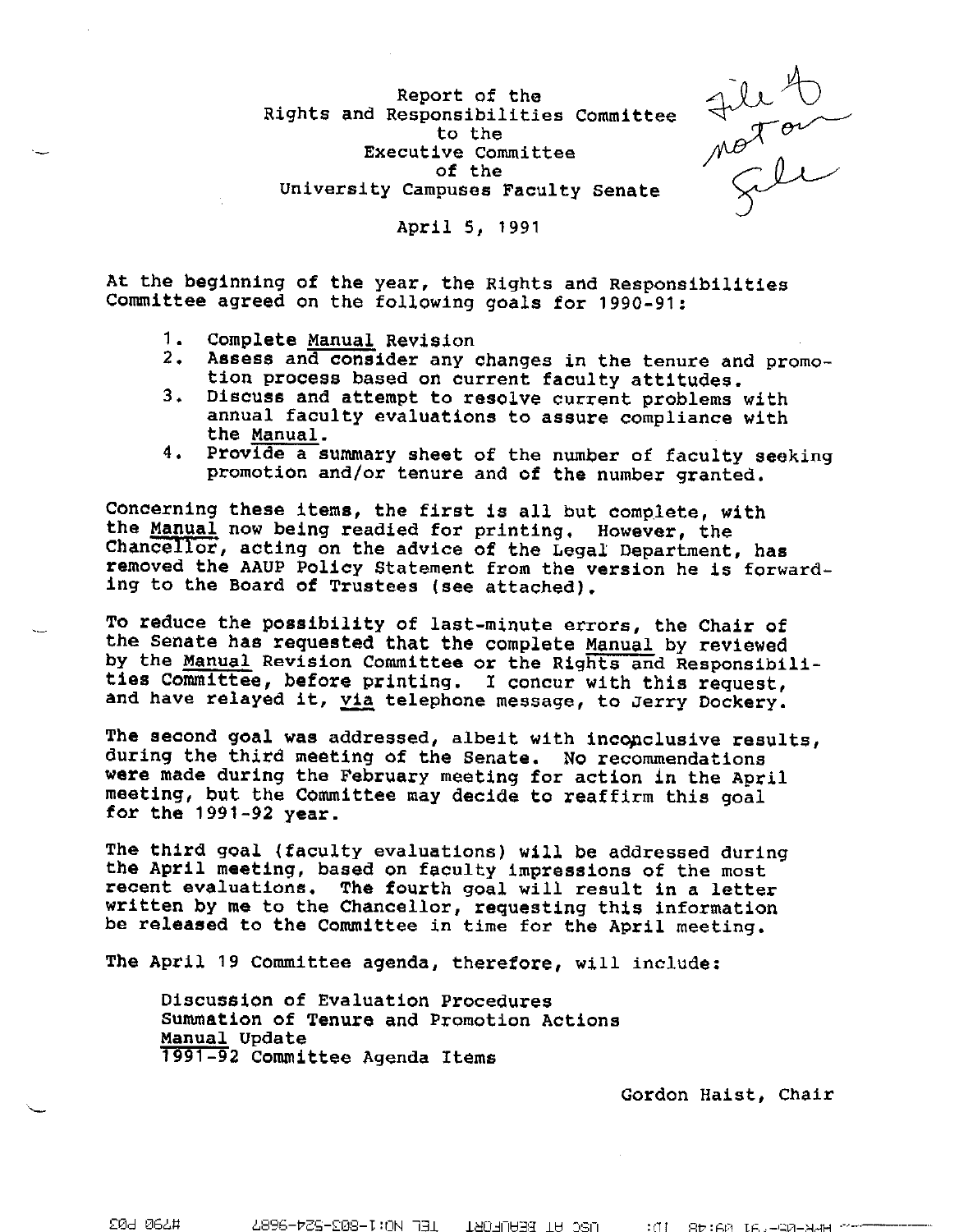

## UNIVERSITY OF SOUTH CAROLINA

COLUMBIA, 8.0. 29206

OFFICE OF THE CHANCELLOR for University Campuses and Continuing Education

(803) 777-7895

March 28, 1991

er en menden er en er en menden er en en menden.

## **MEMORANDUM**

| TO: | Professor Nancy Washington                |  |  |
|-----|-------------------------------------------|--|--|
|     | Chair, University Campuses Faculty Senatr |  |  |

- **FROM:** John J. Duffy Chancellor
- UNIVERSITY CAMPUSES FACULTY MANUAL REVISION REVIEW BY **SUBJECT:** LEGAL OFFICE

Plaase be advised that pursuant to our standard operating procedures, this office has requested the System Legal Department to review the revisions to the University Campuses Faculty Manual.

The Legal Department has determined that the Manual does not contain any legally prohibited or objectionable terms. However, it is the Legal Department's opinion, and mine as well, that inclusion of the AAUP provisions in the Manual would have the effect of obligating the University to comply with each of those provisions. I am not empowered to bind the University to those provisions. However, as you are perhaps aware, the University does adhere in principle to the AAUP policies. The University historically has followed the principles of AAUP rather than obligating itself to be bound by each specific AAUP policy.

Therefore, I will forward the Manual to the Board of Trustees for final action without the inclusion of the AAUP policies.

Thank you and the other senators for the excellent work you performed on this important Manual revision.

mkh

20d 062#

CG : Clifford Scott Associate General Counsel

> The University of South Carolins: USC Aiken: USC Salkehalchie, Allendale: USC Beaufort; USC Columbia: Coastal Caroline College, Conway: USC Lancaster: USC Spartanburg: USC Sumter; USC Union; and the Military Campus.

רופר HI BEHAN III | IEE MAIJ-PRRE-259-AP83.

THIAN IATHON-NAH